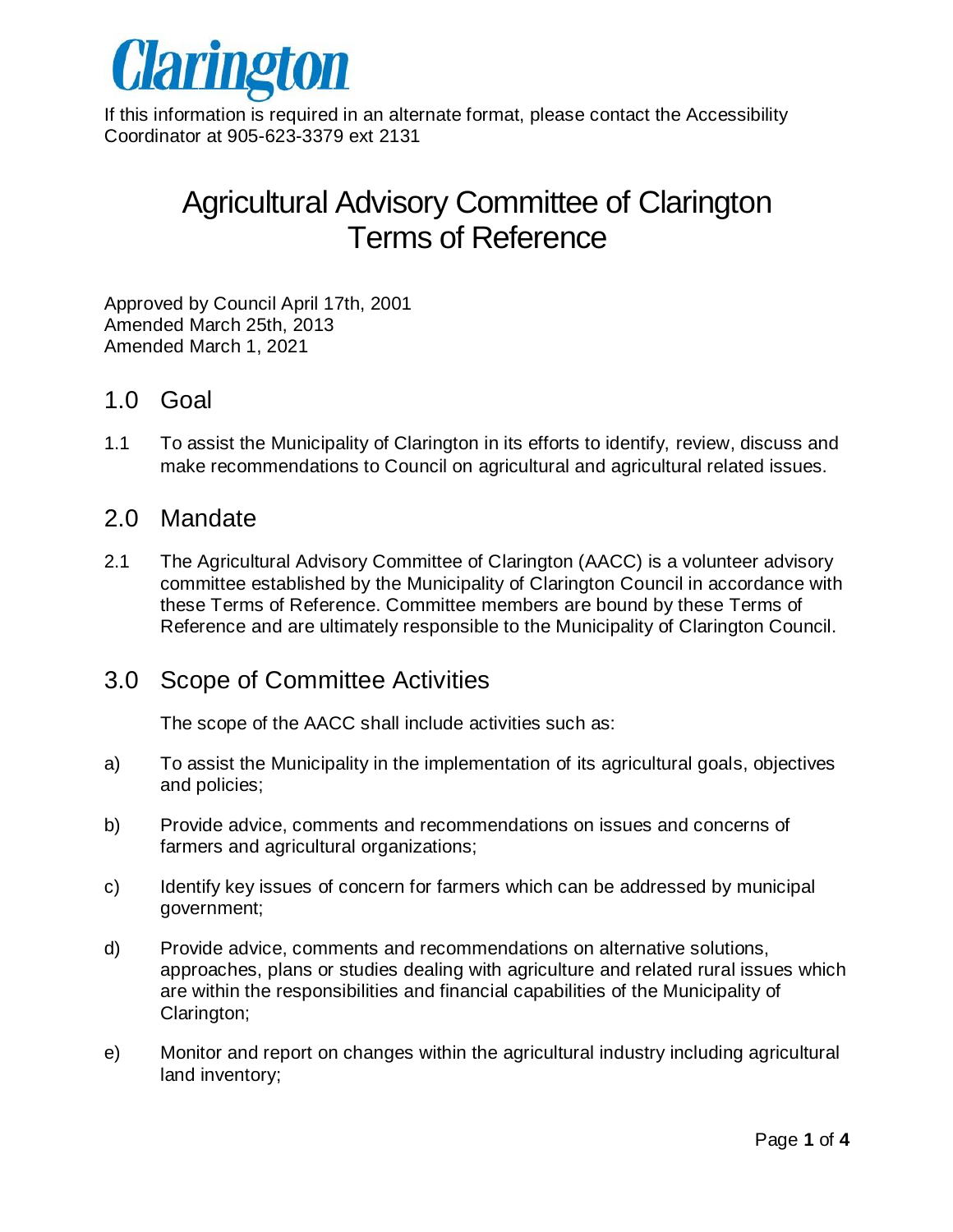- f) Identify and implement programs which encourage public awareness, land stewardship and education of agricultural and rural issues;
- g) Inform individuals, groups and businesses of the Municipality's agricultural goals, objectives and policies;
- h) Provide advice, comments and recommendations as requested by the Municipality of Clarington Council on miscellaneous matters as they arise;
- i) Consult with other community groups and committees on issues of mutual interest.

#### 4.0 Committee Composition

- 4.1 The Agricultural Advisory Committee of Clarington shall consist of ten (10) voluntary members who are appointed by Council for a term of four (4) years, to coincide with the term of Council. A majority of the membership seven (7) shall constitute a quorum.
- 4.2 Members of the Committee are appointed as voluntary representatives of a particular interest group, agency or organization or as members at large, as follows:
	- a) Municipal Council Liaison
	- b) Durham Federation of Agriculture Representative (1)
	- c) Ten agricultural representatives
- 4.3 The members shall possess expertise, experience and willingness to devote the necessary time to the Committee. Members will be selected to provide an appropriate representation of various farming interests (dairy, beef, apple, greenhouse, cash crops, hog, poultry, etc.)
- 4.4 Openings for membership shall be publicly advertised. All residents and any nominated representative of an organization involved in agricultural and rural issues are invited to apply. Applicants will submit the required application form to the Municipality of Clarington Clerks Department. Applicants shall possess knowledge of agricultural issues within Clarington. Applicants may also possess; relevant farm experience, technical training in an agriculture-based field, and/or current involved in agricultural community activities. Members will be formally appointed by Municipal Council.
- 4.5 A Chair and Vice-chair shall be appointed by the Committee and must be a member of the Committee.
- 4.6 A recording secretary shall be appointed at the first meeting. Duties of the recording secretary shall include the taking of meeting minutes and providing these minutes to the Clerk for Council's information.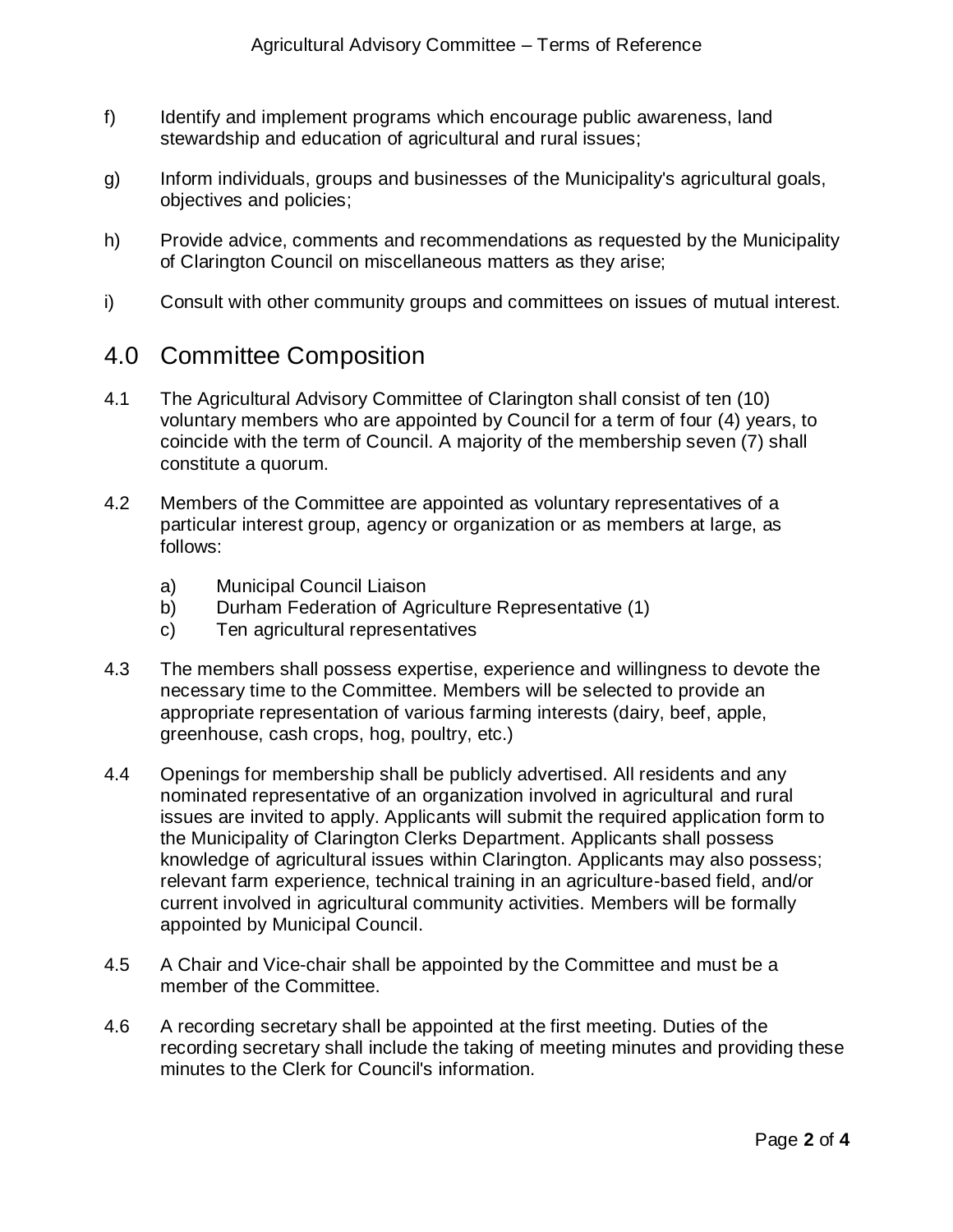# 5.0 Meetings and Reporting

- 5.1 The Agricultural Advisory Committee of Clarington shall determine the location and frequency of meetings. Committee members, if absent for three consecutive meetings without reason being given at least 24 hours in advance of the meeting, will be considered to have lost interest in the Committee and will be informed of his or her being removed from the Committee. If any member is dropped from the Committee or resigns from the Committee, the Clerk of the Municipality of Clarington shall be informed and a new member shall be appointed by Council.
- 5.2 The Committee, by resolution or through its Chair, may invite any individual, interest group, agency or staff to appear at a meeting as a delegation or to submit or present information that will assist the Committee in carrying out its mandate.
- 5.3 A member of the Board is permitted to participate electronically in a meeting and may be counted in determining whether, or not, a quorum of members is present at any point in time. All, or some, members may participate electronically in meetings. Meetings can be held in person when Public Health restrictions permit; and
- 5.4 For clarity, a Member of the Board may also participate electronically in a meeting that is closed to the public, if the meeting is properly held in closed session ( i.e. the deliberations are permitted to be conducted in closed session, moving from open session to closed session, and then rising and reporting, and maintaining minutes of both the closed and open portions of the meeting).

#### 6.0 Communicating with the Municipality

- 6.1 Minutes of the Committee shall be submitted by the recording secretary to the Municipal Clerk for inclusion in the Council agenda for information.
- 6.2 Recommendations from the Committee shall be submitted to the Municipal Clerk for inclusion in Council agenda for direction.
- 6.3 The Council representative shall be the liaison person between the Committee and Municipal staff.
- 6.4 Terms of Membership (adopted March 14, 2013; endorsed by Council March 25, 2013)

"Whereas the Agricultural Advisory Committee of Clarington was formed in 2001 and has provided valuable advice to Council and staff on numerous issues; and Whereas the terms of reference for the committee identify that the membership be drawn from the different agricultural sectors (dairy, beef, apple, greenhouse, cash crops, hog, poultry, etc.); and that members should a/so possess relevant farm experience, technical training in an agriculture-based field, and/or be currently involved in agricultural community activities; and